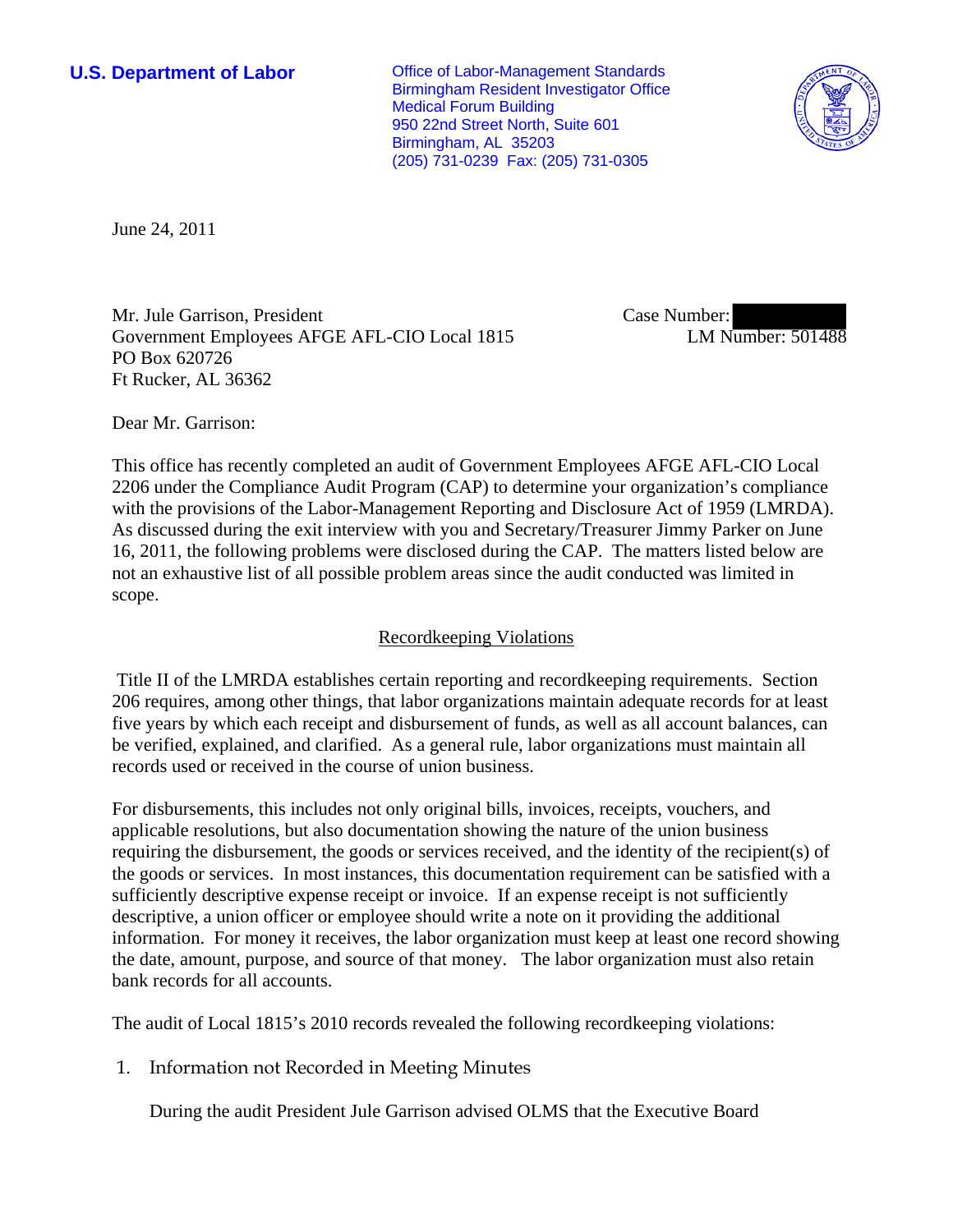authorized a purchase of a Dell computer system on 4-29-10 in the amount of \$1,735.20. Garrison advised the membership was aware of the purchase but no minutes or documented approval by the membership was present. Article V, Section 2 of the by laws dated June 2007 require all expenses in excess of \$500.00 to be approved by the membership. Minutes of all membership or executive board meetings must report any disbursement authorizations made at those meetings.

2. Disposition of Property

 Local 1815 did not maintain an inventory of hats it purchased, sold, or gave away. The union must report the value of any union property on hand at the beginning and end of each year in Item 30 of the LM-3. The union must retain an inventory or similar record of property on hand to verify, clarify, and explain the information that must be reported in Item 30.

The union must record in at least one record the date and recipient of each hat given away or the amount received from each sale.

3. Voided Checks

 Local 1815 did not retain four voided checks. There was no dollar amount listed in the union records for the checks. Voided checks are required to be maintained to provide in sufficient detail the necessary information to explain or clarify the information provided in the union records.

4. General Disbursements

 Local 1815 did not retain adequate documentation for disbursements totaling at least \$49.91. For example, a check dated 1-6-10, in the amount of \$49.91, payable to Ivy Florist in Enterprise, AL did not have an invoice or receipt.

 As noted above, labor organizations must retain original receipts, bills, and vouchers for all disbursements. The president and treasurer (or corresponding principal officers) of your union, who are required to sign your union's LM report, are responsible for properly maintaining union records.

5. Fixed Assets

 Local 1815 did not have a fixed asset list or inventory sheet that could be located for the audit year or any previous year. The union had fixed assets, including, but not limited to: copier/printers, desktop computers, a microwave oven, and office furniture. The proper maintenance of union records is the responsibility of the president and treasurer (or corresponding principal officers) of your union who are required to sign your union's LM report.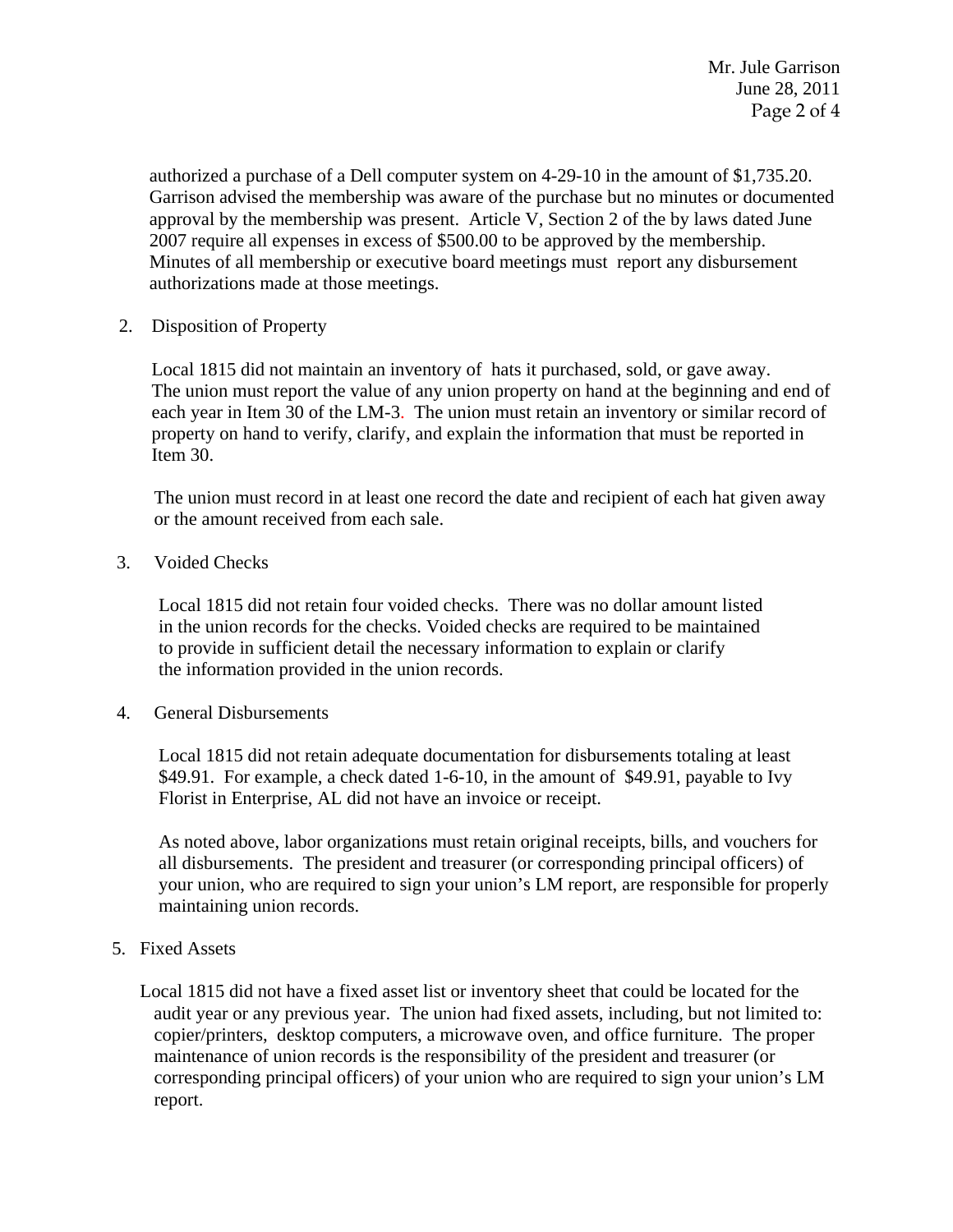Based on your assurance that Local 1815 will retain adequate documentation in the future, OLMS will take no further enforcement action at this time regarding the above violations.

## Reporting Violation

Pursuant to 29 C.F.R., Section 458.3, the reporting requirement under 29 C.F.R. Section 403.2 (see Section 201(b) of the Labor-Management Reporting and Disclosure Act (LMRDA)) is made applicable to labor organizations subject to the requirements of the CSRA. This provision requires labor organizations to file annual financial reports that accurately disclose their financial condition and operations. The audit disclosed a violation of this requirement. The Labor Organization Annual Report Form LM-3 filed by Local 1815 for fiscal year ending December 31, 2009, was deficient in the following area:

Certificates of Deposit Reported As Investments

Local 1815 improperly included the value of a certificate of deposit as an investment on line 28 (Investments) of the Form LM-3. For LM reporting purposes, OLMS considers a certificate of deposit to be cash. The purchase or redemption of a certificate of deposit is a transfer of cash from one account to another and, therefore, the local should not report these transactions as receipts or disbursements.

I am not requiring that Local 1815 file an amended LM report for 2009 to correct the deficient item, but Local 1815 has agreed to properly report the deficient item on all future reports it files with OLMS.

## Other Violation

Failure to File Required Financial Reports

 The audit revealed that Local 1815 had not filed their Form LM-3 for FYE December 31, 2010 as of June 16, 2011. Local 1815 must file a Form LM-3 for FYE December 31, 2010. The Form LM-3 should be submitted to the US Department of Labor National Office as soon as possible, but no later than July 1, 2011. Before filing, review the report thoroughly to be sure it is complete and accurate, and properly signed with original signatures.

I want to extend my personal appreciation to Government Employees AFGE AFL-CIO Local 1815 for the cooperation and courtesy extended during this compliance audit. I strongly recommend that you make sure this letter and the compliance assistance materials provided to you are passed on to future officers. If we can provide any additional assistance, please do not hesitate to call.